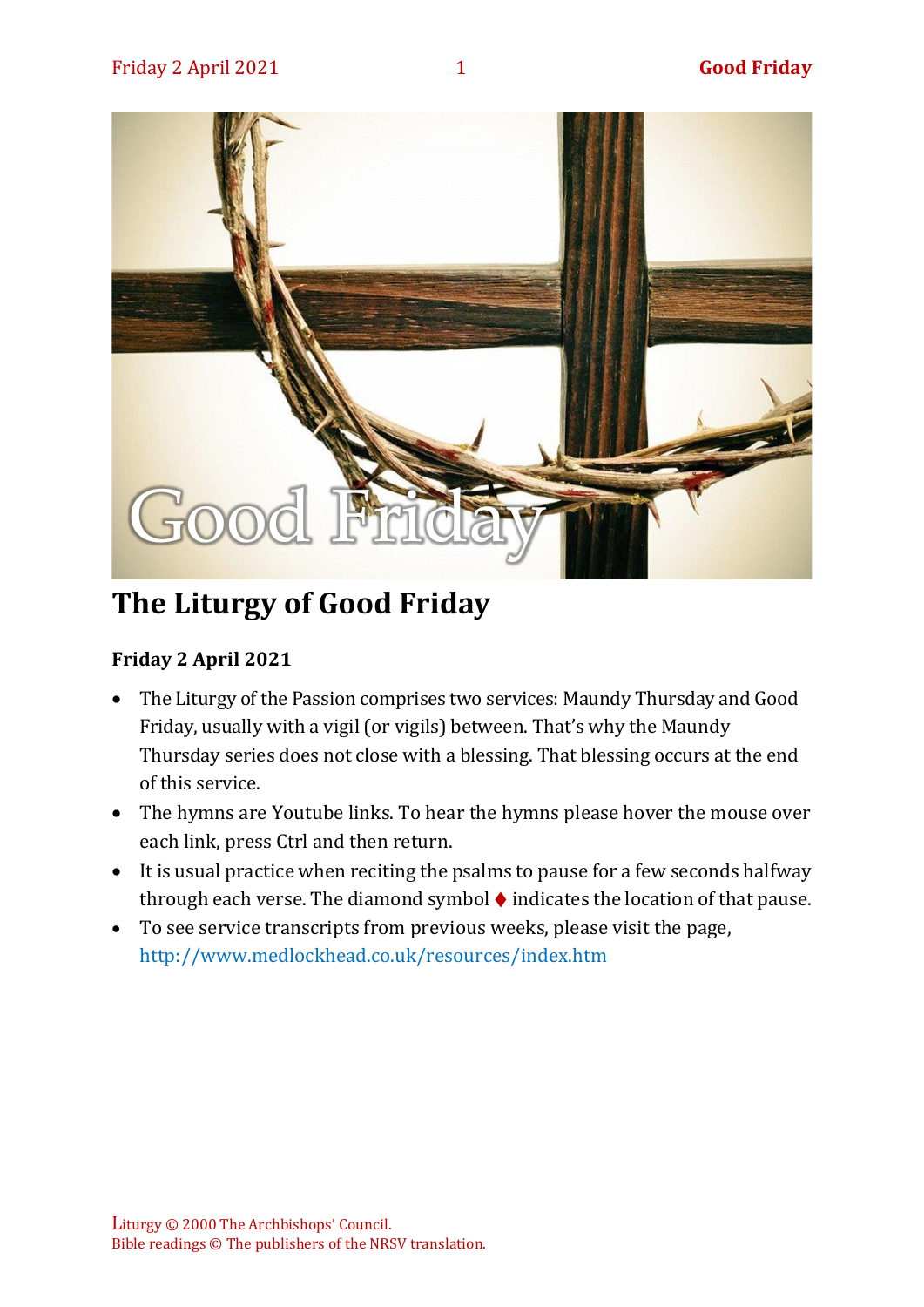# **Celebration of our Lord's Passion**

The leader enters in silence. All kneel for a time of silent prayer.

The leader stands and says the Collect

Almighty Father, look with mercy on this your family for which our Lord Jesus Christ was content to be betrayed and given up into the hands of wicked men and to suffer death upon the cross; who is alive and glorified with you and the Holy Spirit, one God, now and for ever. All **Amen.**

# **Liturgy of the word**

# **First reading**

A reading from the book of the prophet Isaiah See, my servant shall prosper; he shall be exalted and lifted up, and shall be very high. Just as there were many who were astonished at him —so marred was his appearance, beyond human semblance, and his form beyond that of mortals so he shall startle many nations; kings shall shut their mouths because of him; for that which had not been told them they shall see, and that which they had not heard they shall contemplate. Who has believed what we have heard? And to whom has the arm of the Lord been revealed? For he grew up before him like a young plant, and like a root out of dry ground; he had no form or majesty that we should look at him, nothing in his appearance that we should desire him. He was despised and rejected by others; a man of suffering and acquainted with infirmity;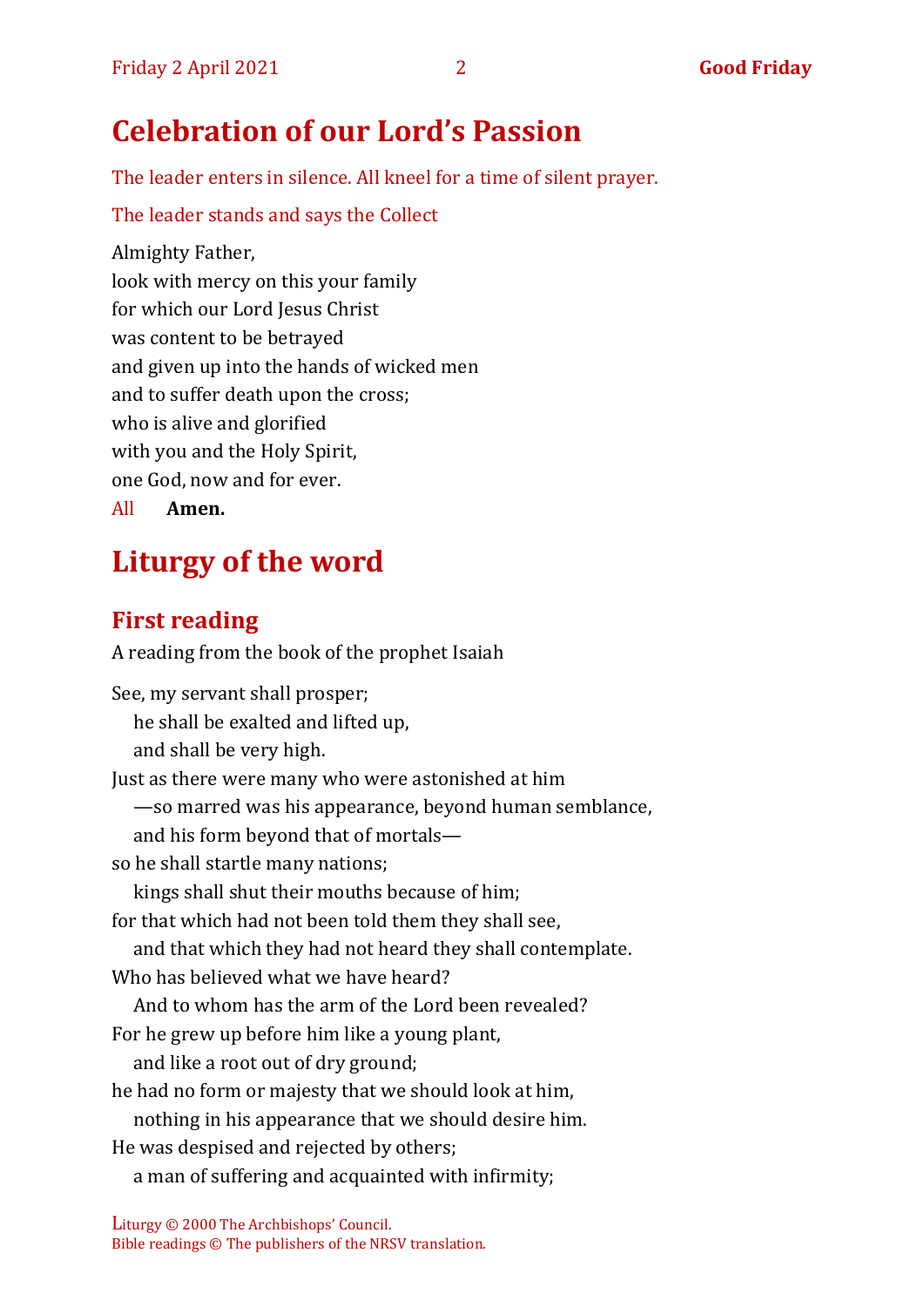and as one from whom others hide their faces he was despised, and we held him of no account. Surely he has borne our infirmities and carried our diseases; yet we accounted him stricken, struck down by God, and afflicted. But he was wounded for our transgressions, crushed for our iniquities; upon him was the punishment that made us whole, and by his bruises we are healed. All we like sheep have gone astray; we have all turned to our own way, and the Lord has laid on him the iniquity of us all. He was oppressed, and he was afflicted, yet he did not open his mouth; like a lamb that is led to the slaughter, and like a sheep that before its shearers is silent, so he did not open his mouth. By a perversion of justice he was taken away. Who could have imagined his future? For he was cut off from the land of the living, stricken for the transgression of my people. They made his grave with the wicked and his tombwith the rich, although he had done no violence, and there was no deceit in his mouth. Yet it was the will of the Lord to crush him with pain. When you make his life an offering for sin, he shall see his offspring, and shall prolong his days; through him the will of the Lord shall prosper. Out of his anguish he shall see light; he shall find satisfaction through his knowledge. The righteous one, my servant, shall make many righteous, and he shall bear their iniquities. Therefore I will allot him a portion with the great, and he shall divide the spoil with the strong;

Liturgy © 2000 The Archbishops' Council. Bible readings © The publishers of the NRSV translation.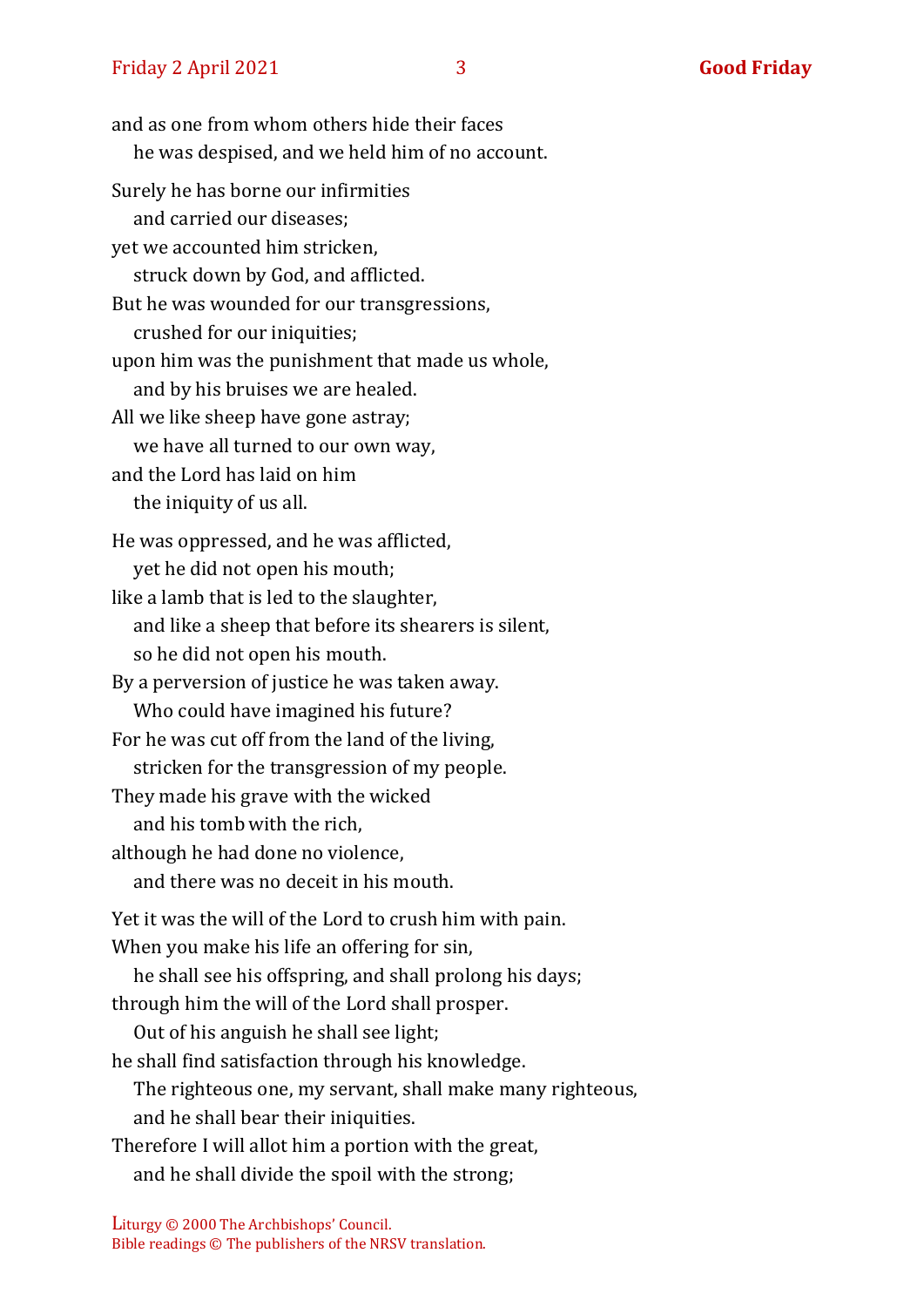because he poured out himself to death,

and was numbered with the transgressors;

yet he bore the sin of many,

and made intercession for the transgressors. *Isaiah 52:13–53:12*

This is the Word of the Lord

All **Thanks be to God.**

#### **Psalm 31**

All **Christ humbled himself and became obedient unto death, even death on a cross. Therefore, God has highly exalted him and bestowed on him the name that is above every name.**

<sup>1</sup> In you, O Lord, I seek refuge;

do not let me ever be put to shame; ♦

in your righteousness deliver me.

<sup>2</sup> **Incline your ear to me;**

**rescue me speedily.** ♦

```
Be a rock of refuge for me,
```
**a strong fortress to save me.**

<sup>3</sup> You are indeed my rock and my fortress; ♦ for your name's sake lead me and guide me,

<sup>4</sup> **take me out of the net that is hidden for me,** ♦

#### **for you are my refuge.**

 $5$  Into your hand I commit my spirit;  $\blacklozenge$ you have redeemed me, O Lord, faithful God.

<sup>6</sup>**You hate those who pay regard to worthless idols, but I trust in the Lord.** ♦

<sup>7</sup> I will exult and rejoice in your steadfast love, because you have seen my affliction; ♦ you have taken heed of my adversities,

<sup>8</sup> **and have not delivered me into the hand of the enemy;** ♦ **you have set my feet in a broad place.**

**<sup>9</sup>**Be gracious to me, O Lord, for I am in distress; my eye wastes away from grief,  $\triangleleft$ my soul and body also.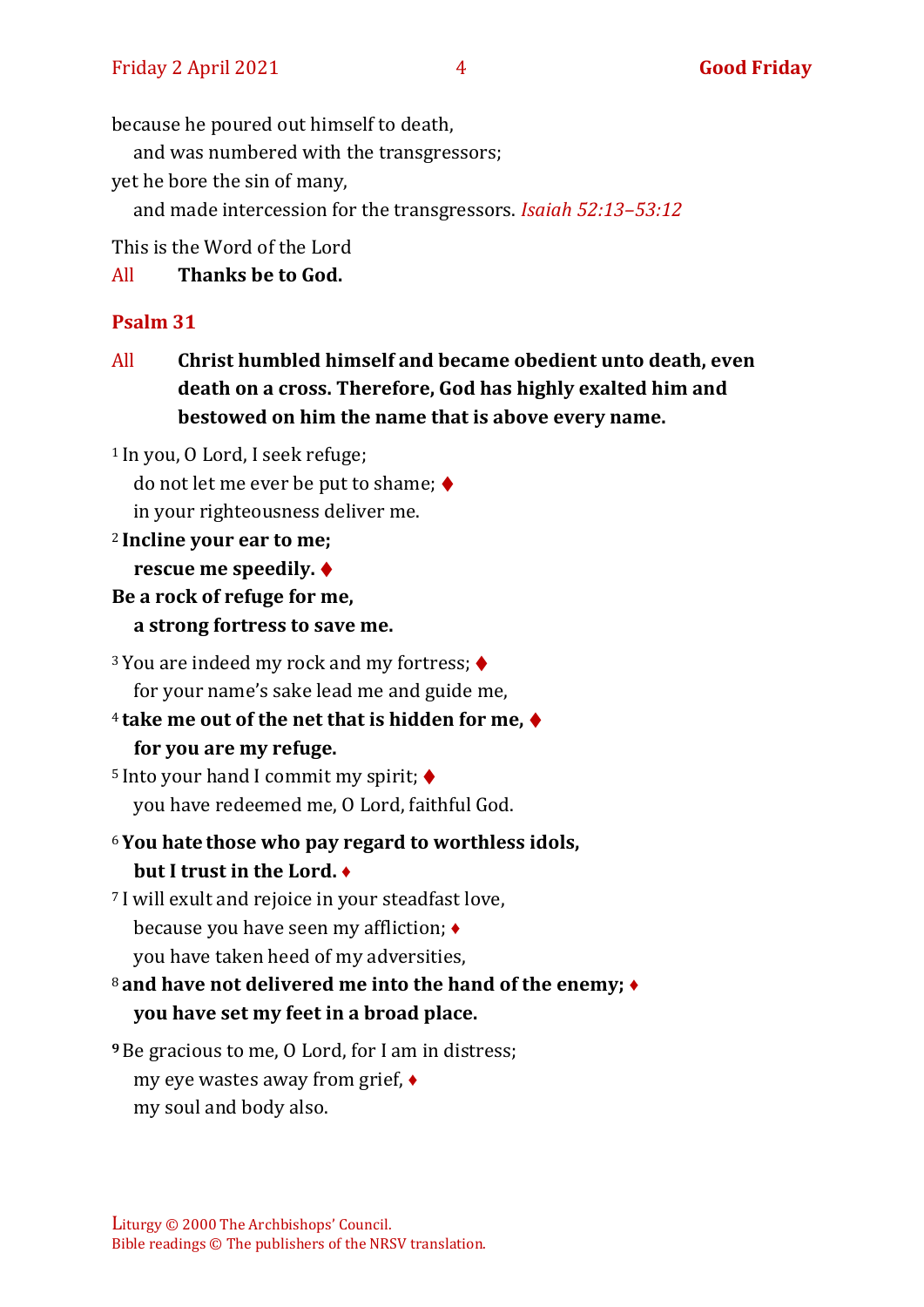<sup>10</sup> **For my life is spent with sorrow, and my years with sighing;** ♦ **my strength fails because of my misery, and my bones waste away.** <sup>11</sup> I am the scorn of all my adversaries, a horror to my neighbours, ♦ an object of dread to my acquaintances; those who see me in the street flee from me. <sup>12</sup> **I have passed out of mind like one who is dead;** ♦ **I have become like a broken vessel.** <sup>13</sup> For I hear the whispering of many terror all around!— ♦ as they scheme together against me, as they plot to take my life. <sup>14</sup>**But I trust in you, O Lord;** ♦ **I say, 'You are my God.'** <sup>15</sup> My times are in your hand;  $\triangleleft$ deliver me from the hand of my enemies and persecutors. <sup>16</sup> **Let your face shine upon your servant;** ♦ **save me in your steadfast love.** <sup>17</sup>Do not let me be put to shame, O Lord, for I call on you; ♦ let the wicked be put to shame; let them go dumbfounded to Sheol. <sup>18</sup> **Let the lying lips be stilled** ♦ **that speak insolently against the righteous with pride and contempt.** <sup>19</sup>O how abundant is your goodness that you have laid up for those who fear you, ♦ and accomplished for those who take refuge in you, in the sight of everyone! <sup>20</sup> **In the shelter of your presence you hide them from human plots;** ♦ **you hold them safe under your shelter from contentious tongues.** <sup>21</sup>Blessed be the Lord, ♦ for he has wondrously shown his steadfast love to me

when I was beset as a city under siege.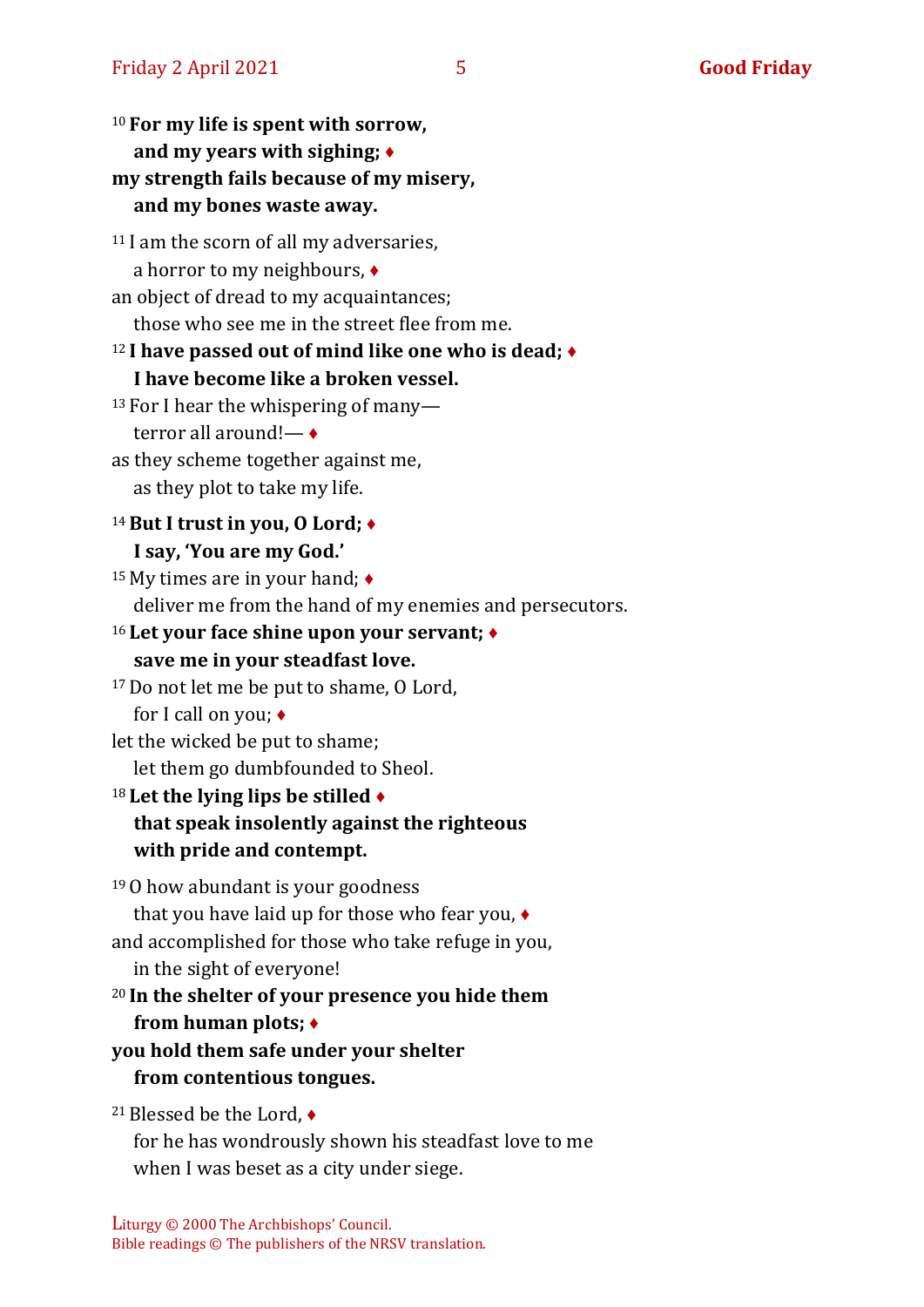<sup>22</sup> **I had said in my alarm, 'I am driven far from your sight.'** ♦ **But you heard my supplications when I cried out to you for help.**

<sup>23</sup> Love the Lord, all you his saints.  $\triangleleft$ The Lord preserves the faithful, but abundantly repays the one who acts haughtily.

<sup>24</sup>**Be strong, and let your heart take courage,** ♦ **all you who wait for the Lord.**

All **Christ humbled himself and became obedient unto death, even death on a cross. Therefore, God has highly exalted him and bestowed on him the name that is above every name.**

## **Second reading**

A reading from the Letter to the Hebrews

Since we have a great high priest who has passed through the heavens, Jesus, the Son of God, let us hold fast to our confession. For we do not have a high priest who is unable to sympathize with our weaknesses, but we have one who in every respect has been tested as we are, yet without sin. Let us therefore approach the throne of grace with boldness, so that we may receive mercy and find grace to help in time of need.

Every high priest chosen from among mortals is put in charge of things pertaining to God on their behalf, to offer gifts and sacrifices for sins. He is able to deal gently with the ignorant and wayward, since he himself is subject to weakness; and because of this he must offer sacrifice for his own sins as well as for those of the people. And one does not presume to take this honour, but takes it only when called by God, just as Aaron was.

So also Christ did not glorify himself in becoming a high priest, but was appointed by the one who said to him,

'You are my Son, today I have begotten you';

as he says also in another place,

'You are a priest for ever,

according to the order of Melchizedek.'

In the days of his flesh, Jesus offered up prayers and supplications, with loud cries and tears, to the one who was able to save him from death, and he was heard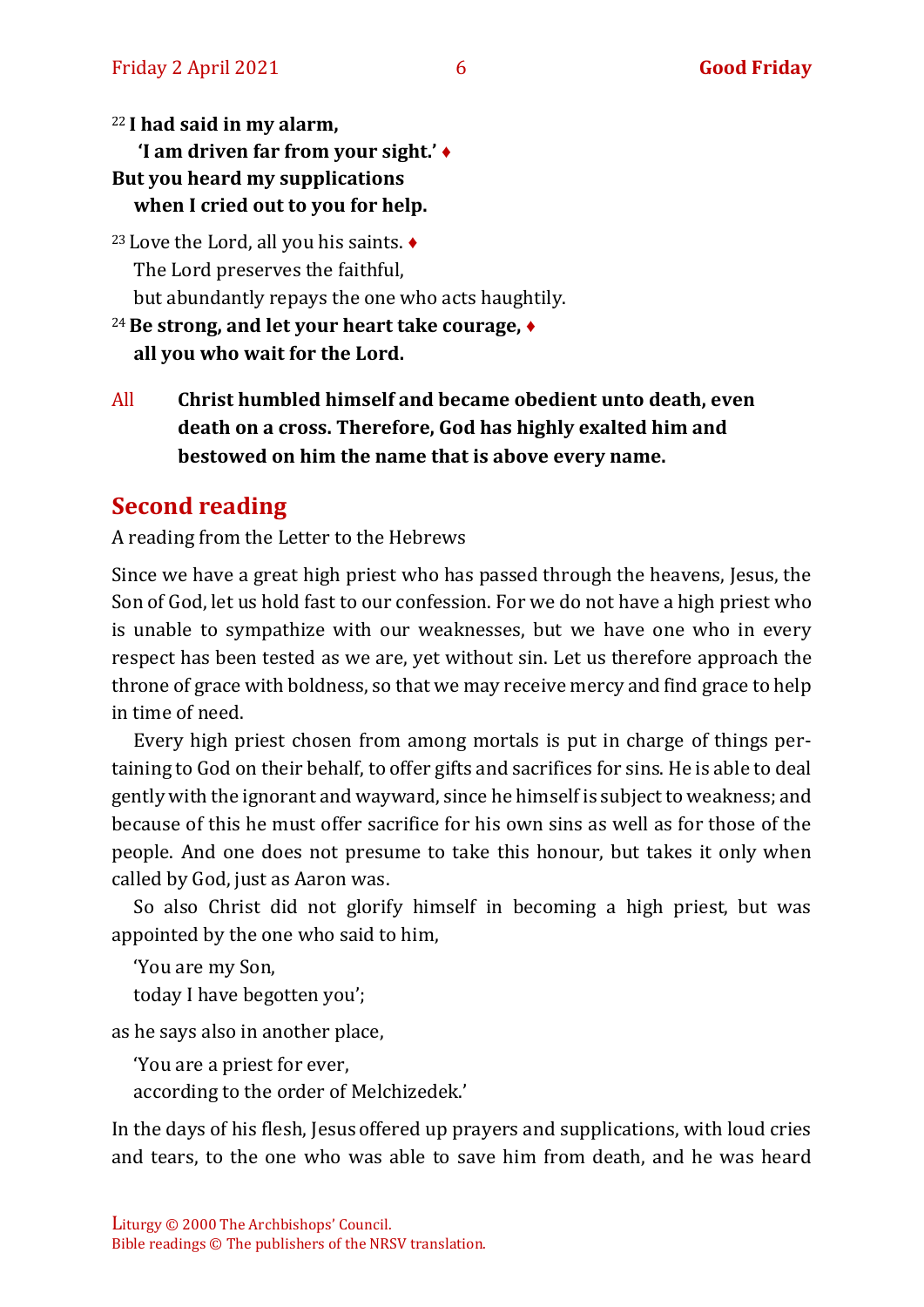because of his reverent submission. Although he was a Son, he learned obedience through what he suffered; and having been made perfect, he became the source of eternal salvation for all who obey him, having been designated by God a high priest according to the order of Melchizedek. *Hebrews 4:14–5:10*

This is the Word of the Lord All **Thanks be to God.**

# **Gospel reading**

Hear the Gospel of our Lord Jesus Christ according to John

## All **Glory to you O Lord.**

Jesus went out with his disciples across the Kidron valley to a place where there was a garden, which he and his disciples entered. Now Judas, who betrayed him, also knew the place, because Jesus often met there with his disciples. So Judas brought a detachment of soldiers together with police from the chief priests and the Pharisees, and they came there with lanterns and torches and weapons. Then Jesus, knowing all that was to happen to him, came forward and asked them, 'For whom are you looking?' They answered, 'Jesus of Nazareth.' Jesus replied, 'I am he.' Judas, who betrayed him, was standing with them. When Jesus said to them, 'I am he', they stepped back and fell to the ground. Again he asked them, 'For whom are you looking?' And they said, 'Jesus of Nazareth.' Jesus answered, 'I told you that I am he. So if you are looking for me, let these men go.' This was to fulfil the word that he had spoken, 'I did not lose a single one of those whom you gave me.' Then Simon Peter, who had a sword, drew it, struck the high priest's slave, and cut off his right ear. The slave's name was Malchus. <sup>11</sup> Jesus said to Peter, 'Put your sword back into its sheath. Am I not to drink the cup that the Father has given me?' So the soldiers, their officer, and the Jewish police arrested Jesus and bound him. First they took him to Annas, who was the father-in-law of Caiaphas, the high priest that year. Caiaphas was the one who had advised the Jews that it was better to have one person die for the people.

Simon Peter and another disciple followed Jesus. Since that disciple was known to the high priest, he went with Jesus into the courtyard of the high priest, but Peter was standing outside at the gate. So the other disciple, who was known to the high priest, went out, spoke to the woman who guarded the gate, and brought Peter in. The woman said to Peter, 'You are not also one of this man's disciples, are you?' He said, 'I am not.' Now the slaves and the police had made a charcoal fire because it was cold, and they were standing round it and warming themselves. Peter also was standing with them and warming himself.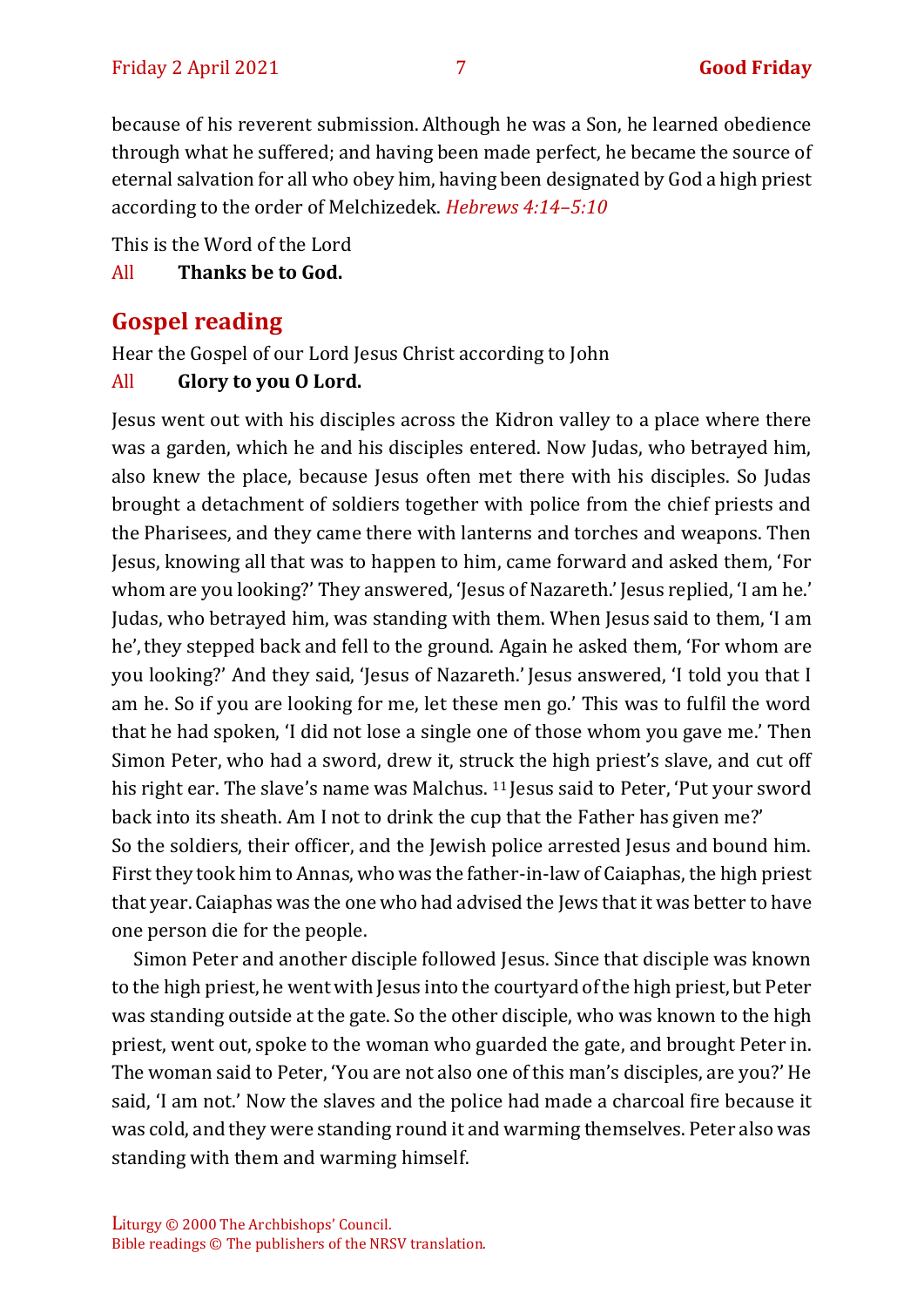Then the high priest questioned Jesus about his disciples and about his teaching. Jesus answered, 'I have spoken openly to the world; I have always taught in synagogues and in the temple, where all the Jews come together. I have said nothing in secret. Why do you ask me? Ask those who heard what I said to them; they know what I said.' When he had said this, one of the police standing nearby struck Jesus on the face, saying, 'Is that how you answer the high priest?' Jesus answered, 'If I have spoken wrongly, testify to the wrong. But if I have spoken rightly, why do you strike me?' Then Annas sent him bound to Caiaphas the high priest.

Now Simon Peter was standing and warming himself. They asked him, 'You are not also one of his disciples, are you?' He denied it and said, 'I am not.' One of the slaves of the high priest, a relative of the man whose ear Peter had cut off, asked, 'Did I not see you in the garden with him?' Again Peter denied it and, at that moment, the cock crowed.

Then they took Jesus from Caiaphas to Pilate's headquarters. It was early in the morning. They themselves did not enter the headquarters, so as to avoid ritual defilement and to be able to eat the Passover. So Pilate went out to them and said, 'What accusation do you bring against this man?' They answered, 'If this man were not a criminal, we would not have handed him over to you.' Pilate said to them, 'Take him yourselves and judge him according to your law.' The Jews replied, 'We are not permitted to put anyone to death.' (This was to fulfil what Jesus had said when he indicated the kind of death he was to die.)

Then Pilate entered the headquarters again, summoned Jesus, and asked him, 'Are you the King of the Jews?' Jesus answered, 'Do you ask this on your own, or did others tell you about me?' Pilate replied, 'I am not a Jew, am I? Your own nation and the chief priests have handed you over to me. What have you done?' Jesus answered, 'My kingdom is not from this world. If my kingdom were from this world, my followers would be fighting to keep me from being handed over to the Jews. But as it is, my kingdom is not from here.' Pilate asked him, 'So you are a king?' Jesus answered, 'You say that I am a king. For this I was born, and for this I came into the world, to testify to the truth. Everyone who belongs to the truth listens to my voice.' Pilate asked him, 'What is truth?'

After he had said this, he went out to the Jews again and told them, 'I find no case against him. But you have a custom that I release someone for you at the Passover. Do you want me to release for you the King of the Jews?' They shouted in reply, 'Not this man, but Barabbas!' Now Barabbas was a bandit.

Then Pilate took Jesus and had him flogged. And the soldiers wove a crown of thorns and put it on his head, and they dressed him in a purple robe. They kept coming up to him, saying, 'Hail, King of the Jews!' and striking him on the face.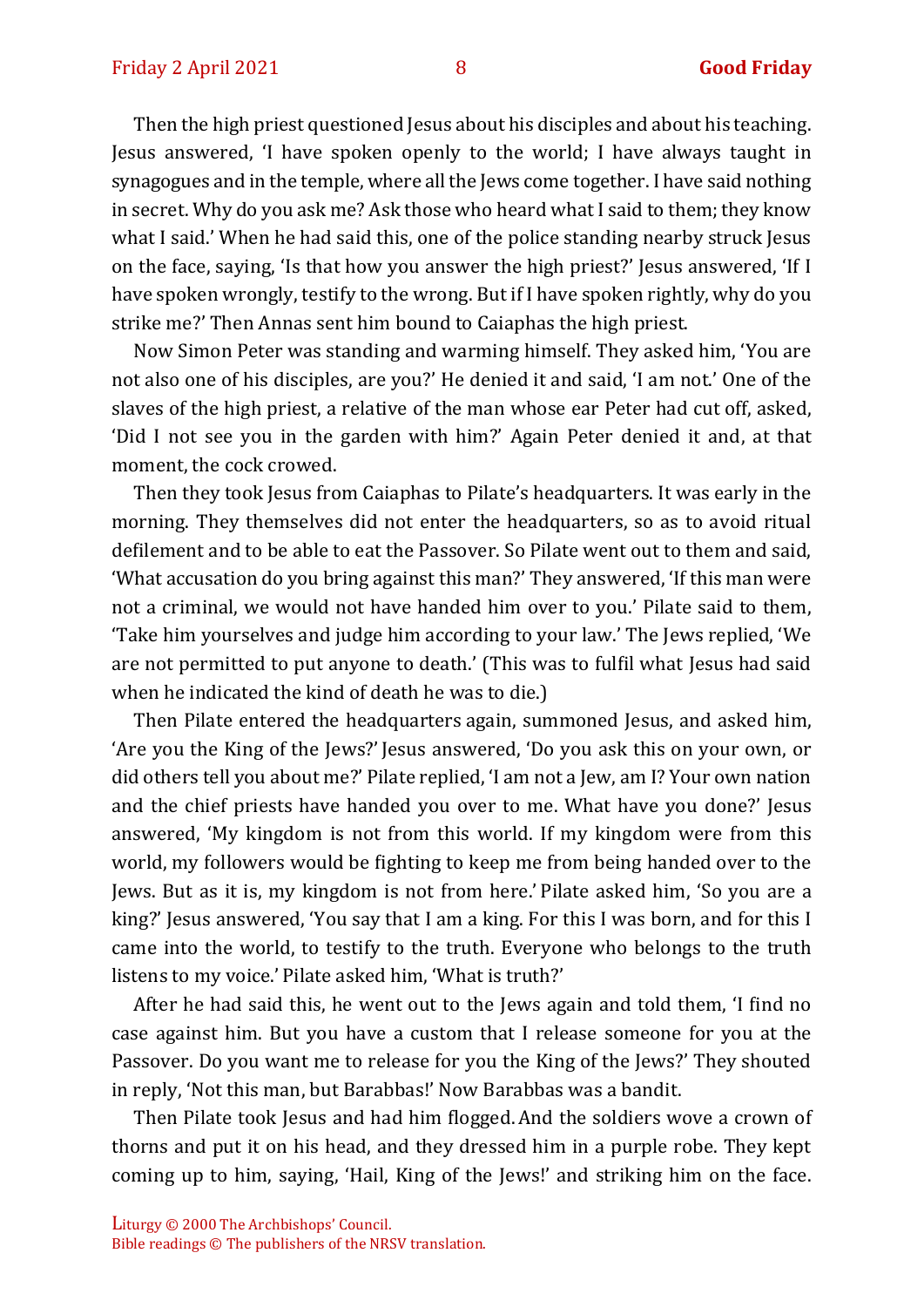Pilate went out again and said to them, 'Look, I am bringing him out to you to let you know that I find no case against him.' So Jesus came out, wearing the crown of thorns and the purple robe. Pilate said to them, 'Here is the man!' When the chief priests and the police saw him, they shouted, 'Crucify him! Crucify him!' Pilate said to them, 'Take him yourselves and crucify him; I find no case against him.' The Jews answered him, 'We have a law, and according to that law he ought to die because he has claimed to be the Son of God.'

Now when Pilate heard this, he was more afraid than ever. He entered his headquarters again and asked Jesus, 'Where are you from?' But Jesus gave him no answer. Pilate therefore said to him, 'Do you refuse to speak to me? Do you not know that I have power to release you, and power to crucify you?' Jesus answered him, 'You would have no power over me unless it had been given you from above; therefore the one who handed me over to you is guilty of a greater sin.' From then on Pilate tried to release him, but the Jews cried out, 'If you release this man, you are no friend of the emperor. Everyone who claims to be a king sets himself against the emperor.'

When Pilate heard these words, he brought Jesus outside and sat on the judge's bench at a place called The Stone Pavement, or in Hebrew Gabbatha. Now it was the day of Preparation for the Passover; and it was about noon. He said to the Jews, 'Here is your King!' They cried out, 'Away with him! Away with him! Crucify him!' Pilate asked them, 'Shall I crucify your King?' The chief priests answered, 'We have no king but the emperor.' Then he handed him over to them to be crucified.

So they took Jesus; and carrying the cross by himself, he went out to what is called The Place of the Skull, which in Hebrew is called Golgotha. There they crucified him, and with him two others, one on either side, with Jesus between them. Pilate also had an inscription written and put on the cross. It read, 'Jesus of Nazareth, the King of the Jews.' Many of the Jews read this inscription, because the place where Jesus was crucified was near the city; and it was written in Hebrew, in Latin, and in Greek. Then the chief priests of the Jews said to Pilate, 'Do not write, "The King of the Jews", but, "This man said, I am King of the Jews."' Pilate answered, 'What I have written I have written.' When the soldiers had crucified Jesus, they took his clothes and divided them into four parts, one for each soldier. They also took his tunic; now the tunic was seamless, woven in one piece from the top. So they said to one another, 'Let us not tear it, but cast lots for it to see who will get it.' This was to fulfil what the scripture says,

'They divided my clothes among themselves, and for my clothing they cast lots.'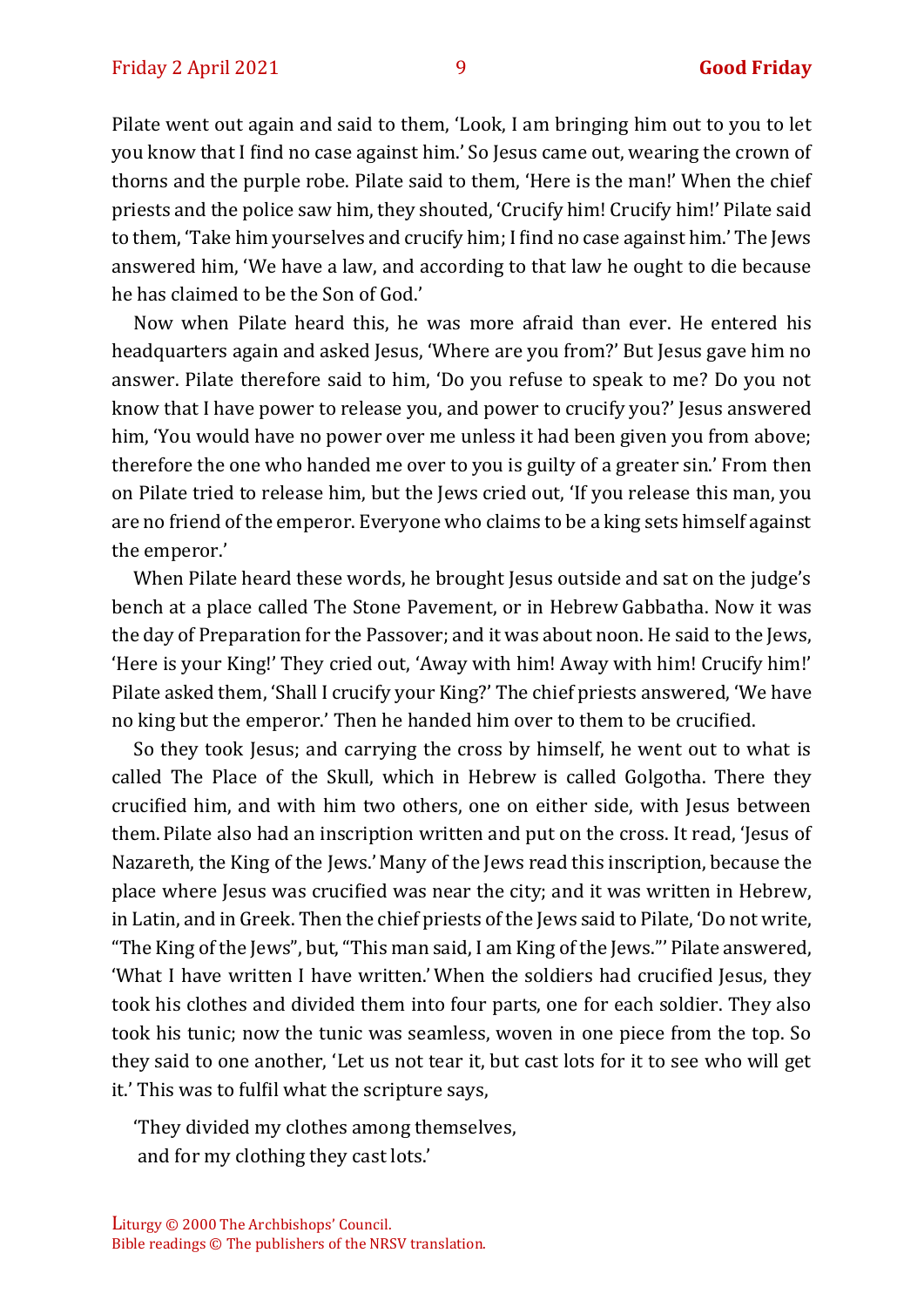And that is what the soldiers did.

Meanwhile, standing near the cross of Jesus were his mother, and his mother's sister, Mary the wife of Clopas, and Mary Magdalene. When Jesus saw his mother and the disciple whom he loved standing beside her, he said to his mother, 'Woman, here is your son.' Then he said to the disciple, 'Here is your mother.' And from that hour the disciple took her into his own home.

After this, when Jesus knew that all was now finished, he said (in order to fulfil the scripture), 'I am thirsty.' A jar full of sour wine was standing there. So they put a sponge full of the wine on a branch of hyssop and held it to his mouth. When Jesus had received the wine, he said, 'It is finished.' Then he bowed his head and gave up his spirit.

Since it was the day of Preparation, the Jews did not want the bodies left on the cross during the sabbath, especially because that sabbath was a day of great solemnity. So they asked Pilate to have the legs of the crucified men broken and the bodies removed. Then the soldiers came and broke the legs of the first and of the other who had been crucified with him. But when they came to Jesus and saw that he was already dead, they did not break his legs. Instead, one of the soldiers pierced his side with a spear, and at once blood and water came out.(He who saw this has testified so that you also may believe. His testimony is true, and he knows that he tells the truth.) These things occurred so that the scripture might be fulfilled, 'None of his bones shall be broken.' And again another passage of scripture says, 'They will look on the one whom they have pierced.'

After these things, Joseph of Arimathea, who was a disciple of Jesus, though a secret one because of his fear of the Jews, asked Pilate to let him take away the body of Jesus. Pilate gave him permission; so he came and removed his body. Nicodemus, who had at first come to Jesus by night, also came, bringing a mixture of myrrh and aloes, weighing about a hundred pounds. They took the body of Jesus and wrapped it with the spices in linen cloths, according to the burial custom of the Jews.Now there was a garden in the place where he was crucified, and in the garden there was a new tomb in which no one had ever been laid. And so, because it was the Jewish day of Preparation, and the tomb was nearby, they laid Jesus there. *John 18:1–19:42*

This is the Gospel of the Lord

#### All **Praise to you O Christ.**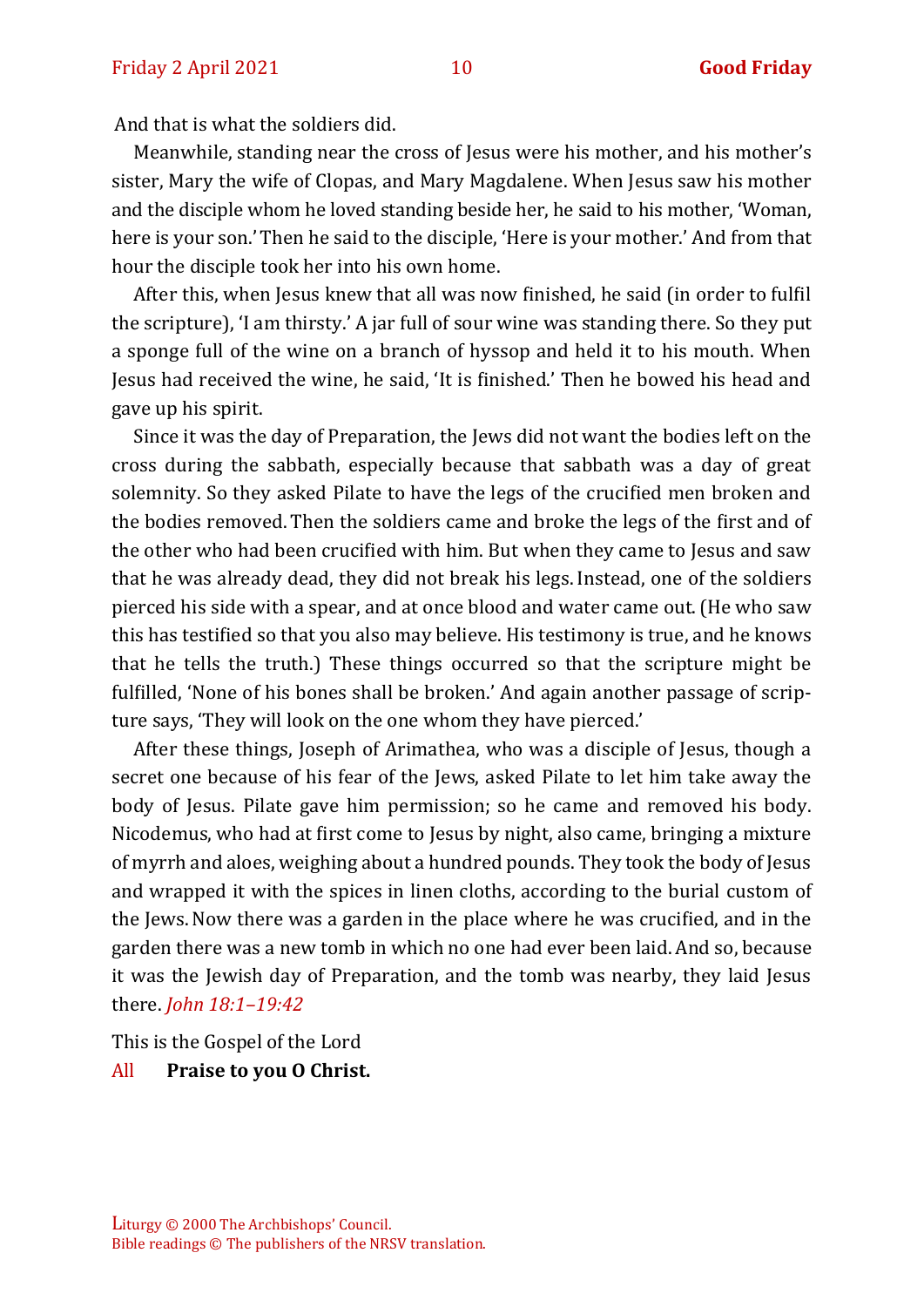# **Prayers of intercession**

Let us pray.

God sent his Son into the world, not to condemn the world, but that the world might be saved through him. Therefore, we pray to our heavenly Father for people everywhere according to their needs.

Let us pray for the Church of God throughout the world: for unity in faith, in witness, and in service; for bishops and other ministers, and those whom they serve; for our bishop, and the people of this diocese; for all Christians in this place; for those to be baptised; for those who are mocked and persecuted for their faith, that God will confirm his Church in faith, increase it in love, and preserve it in peace.

#### *Silence*

Lord, hear us.

## All **Lord, graciously hear us.**

Almighty and everlasting God,

by whose Spirit the whole body of the Church

is governed and sanctified:

hear our prayer which we offer

for all your faithful people;

that in their vocation and ministry

each may serve you in holiness and truth,

to the glory of your Name:

through our Lord and saviour Jesus Christ.

Amen.

Let us pray for the nations of the world and their leaders:

Parliament of this land;

for those who administer the law and all who serve in public office;

for all who strive for justice and reconciliation

that, by God's help, the world may live in peace and freedom.

### *Silence*

Lord, hear us.

### All **Lord, graciously hear us.**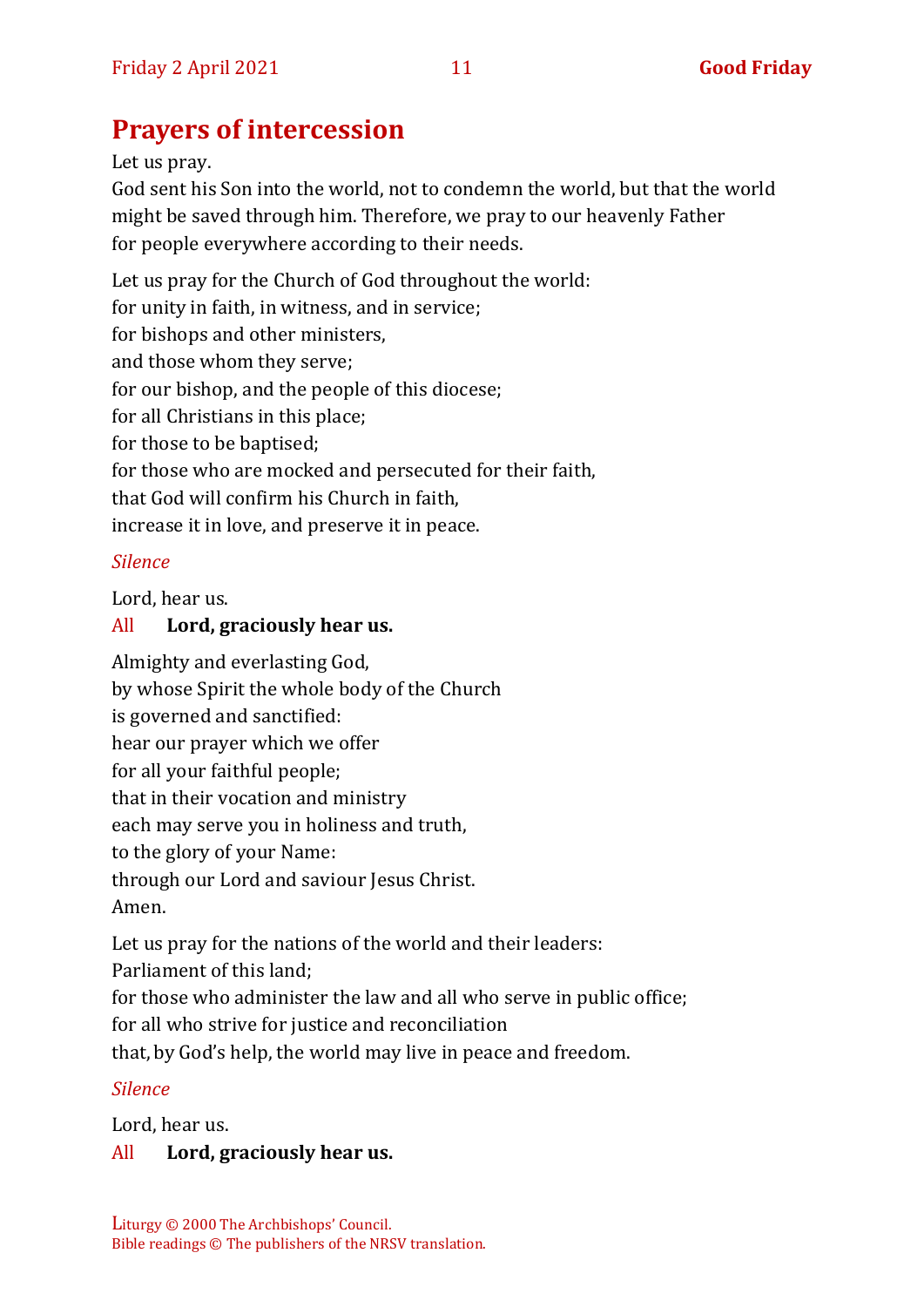Most gracious God and Father in whose will is our peace: turn our hearts and the hearts of all to yourself that, by the power of your Spirit, the peace which is founded on justice may be established throughout the world; through Jesus Christ our Lord. Amen.

Let us pray for God's ancient people, the Jews, the first to hear his word: for greater understanding between Christian and Jew; for the removal of our blindness and bitterness of heart, that God will grant us grace to be faithful to his covenant and grow in love of his Name.

#### *Silence*

Lord, hear us.

#### All **Lord, graciously hear us.**

Lord God of Abraham,

bless the children of your covenant,

both Jew and Christian;

take from us all blindness and bitterness of heart,

and hasten the coming of your Kingdom,

when Israel shall be saved,

the Gentiles gathered in,

and we shall dwell together in mutual love and peace

under the one God and Father of our Lord Jesus Christ.

Amen.

Let us pray for those who do not believe the Gospel of Christ:– for those who follow other faiths and creeds; for those who have not heard the message of salvation; for all those who have lost their faith; for the contemptuous and scornful; for those who are enemies of Christ and persecute those who follow him; for all who deny the faith of Christ crucified, that God will open their hearts to the truth, and lead them to faith and obedience.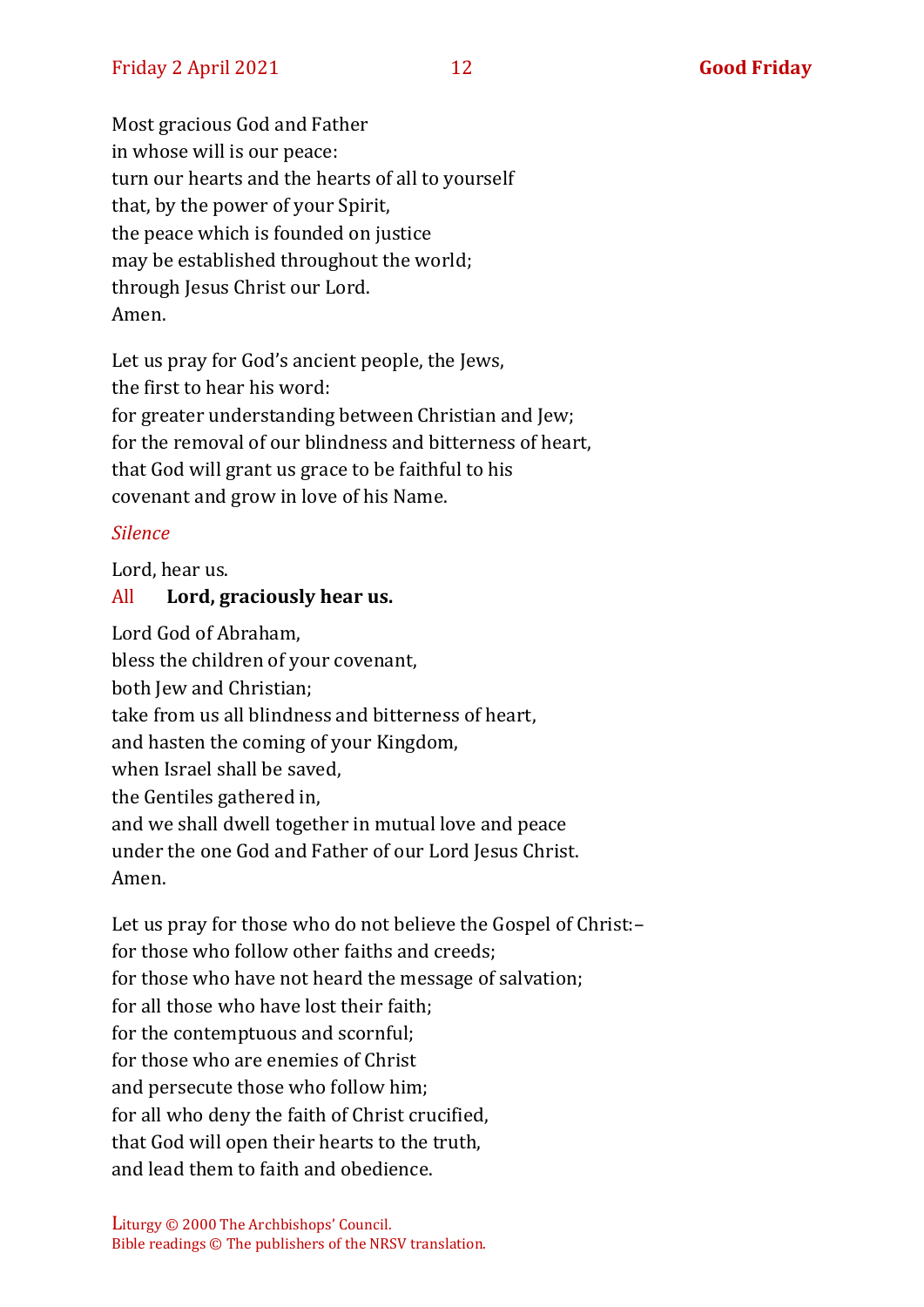#### *Silence*

Lord, hear us.

#### All **Lord, graciously hear us.**

Merciful God,

creator of all people of the earth,

have compassion on those who do not know you,

and by the preaching of your Gospel

with grace and power,

gather them into the one fold of the one Shepherd,

Christ our Lord.

Amen.

Let us pray for all who suffer: for those who are deprived and oppressed; for all who are sick or handicapped; for those in darkness, in doubt, and in despair, in loneliness and fear; for prisoners; for the victims of false accusations and violence; for all at the point of death, and those who watch beside them, that God in his mercy will sustain them with the knowledge of his love.

### *Silence*

Lord, hear us.

### All **Lord, graciously hear us.**

### *Silence*

Almighty and everlasting God, the comforter of the sad, the strength of those who suffer: hear the prayers of your children who cry out of any trouble; and to every distressed soul, grant mercy, relief and refreshment, through Jesus Christ our Lord. Amen.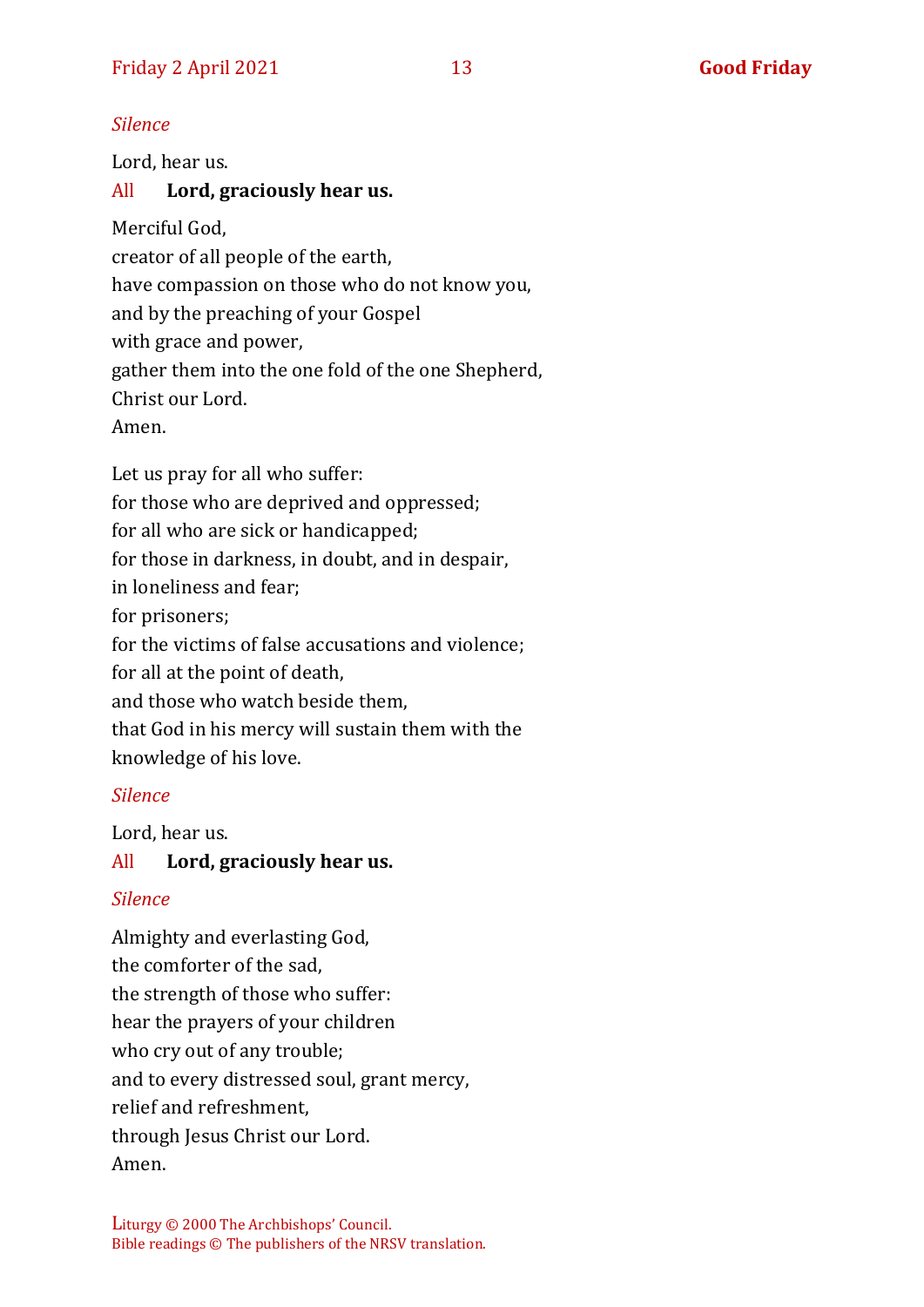Let us commend ourselves and all God's children to his unfailing love, and pray for the grace of a holy life that, with all who have died in the peace of Christ, we may come to the fullness of eternal life and the joy of the resurrection.

All **Merciful Father, accept these prayers for the sake of your Son, our Saviour Jesus Christ. Amen.**

*A cross is carried from the font to the altar, to face the people.* 

# **The reproaches**

The cantor chants the sentences not printed in bold type. Each portion includes two prime marks ′, which indicate the places of inflection during the chanting.

- All **My people, what have I done to you? How have I offended you? Answer me.**
- Cantor I led you out of Egypt, from slavery to **′**freedom but you led your Savi**′**our to the cross.
- All **My people, what have I done to you? How have I offended you? Answer me! Holy is God! Holy and strong! Holy immortal one, have mercy on us.**

Cantor For forty years I led you to safety through the **′**desert. I fed you with manna from heaven, and brought you to a land of plenty; but you led your Sav**′**iour to the cross.

- All **Holy is God! Holy and Strong! Holy immortal one, have mercy on us.**
- Cantor What more could I have done for you? I planted you as my fairest vine, but you yielded only bit**′**terness. When I was thirsty, you gave me vinegar to drink, and pierced your Saviour's **′**side with a lance.

All **Holy is God! Holy and Strong! Holy immortal one, have mercy on us.**

Cantor I opened the sea be**′**fore you. but you opened my **′**side with a spear.

All **My people, what have I done to you? How have I offended you? Answer me!**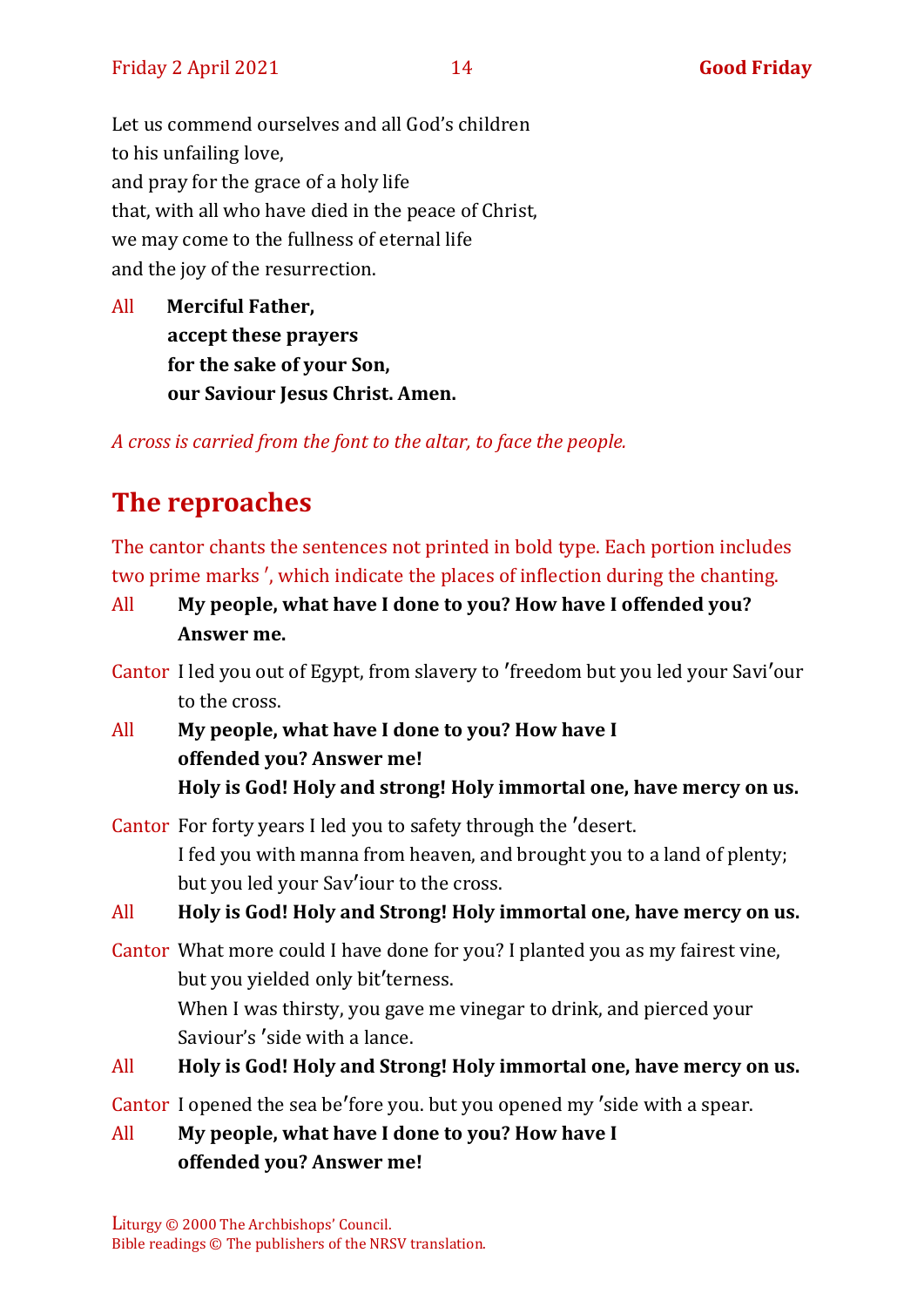Cantor I led you on your way in a pillar of **′**cloud. but you led me **′**to Pilate's court.

All **My people, what have I done to you? How have I offended you? Answer me!**

Cantor I bore you up with manna in the **′**desert, but you struck me down 'and scourgéd me.

All **My people, what have I done to you? How have I offended you? Answer me!**

Cantor I gave you saving water from **′**the rock, but you gave me gall and vin**′**egar to drink.

All **My people, what have I done to you? How have I offended you? Answer me!**

Cantor I gave you a royal **′**sceptre, but you gave me **′**a crown of thorns.

All **My people, what have I done to you? How have I offended you? Answer me!**

Cantor I raised you to the height of maj**′**esty, but you raised me **′**high on a cross.

All **My people, what have I done to you? How have I offended you? Answer me!**

Cantor We praise and a**′**dore you, **′**O Christ.

All **By your cross and precious blood you have redeemed us.**

Cantor Worthy is the Lamb, the Lamb that **′**was slain, to receive all power and wealth, wisdom and might, honour and **′**glory and praise!

All **We praise and adore you, O Christ: by your cross and precious blood you have redeemed us.**

Cantor You are worthy, O Christ, for you **′**were slain; and by your blood you purchased for God people of every tribe, language, **′**nation and race; you have made them a roy**′**al house, to serve you as priests; and they shall **′**reign upon earth.

- All **We praise and adore you, O Christ: by your cross and precious blood you have redeemed us.**
- Cantor To him who loves us and has freed us from our sins by **′**his blood, and made us a Kingdom, priests in his **′**God and Father.

Liturgy © 2000 The Archbishops' Council. Bible readings © The publishers of the NRSV translation.